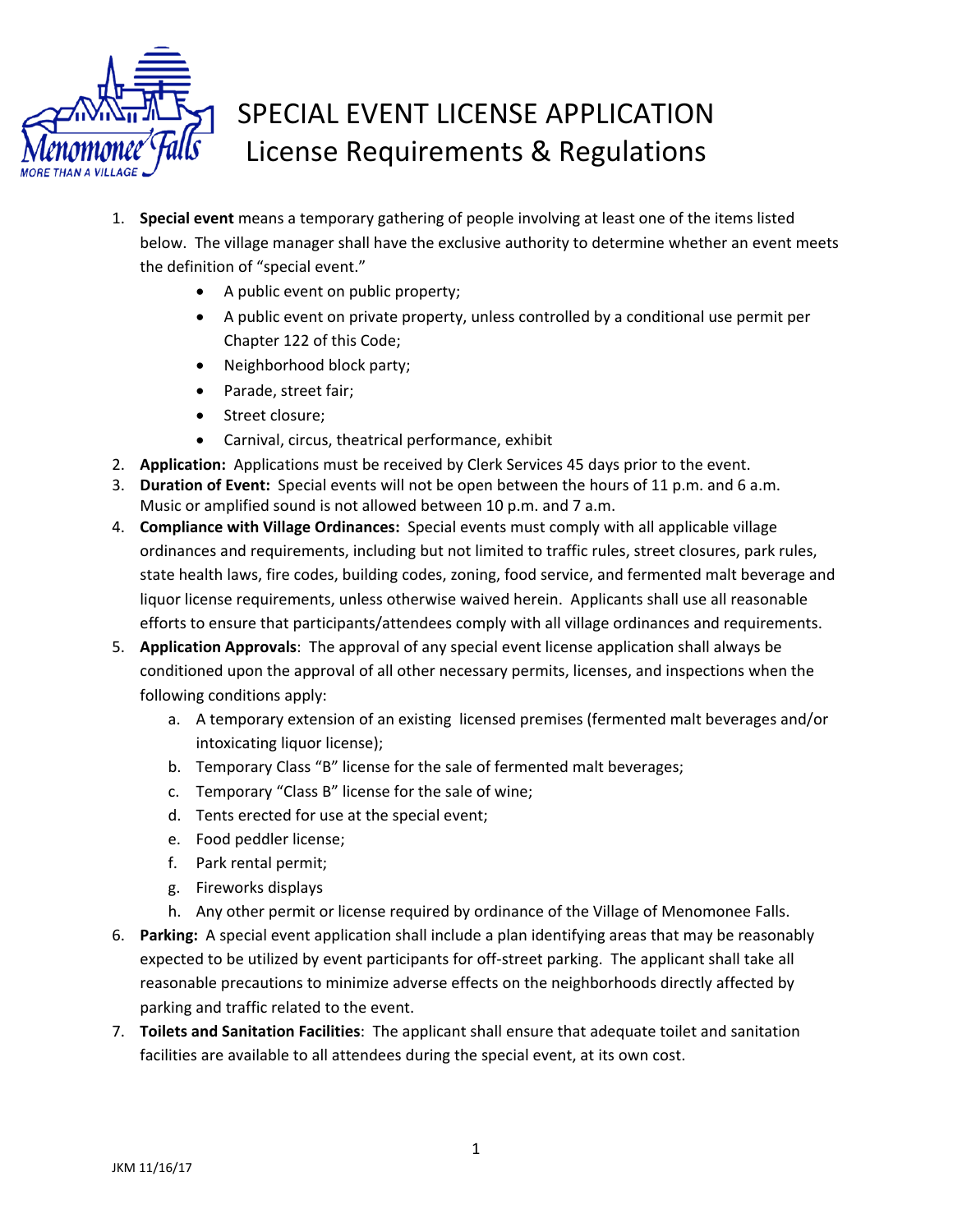- 8. **Security:** The applicant shall work with the Village of Menomonee Falls Police Department to create a security plan if the special event is open to the public, or includes the sale of merchandise or alcohol beverages. See page 3.
- 9. **Illumination:** If the special event is to continue during hours of darkness, it shall comply with all applicable village regulations related to illumination. (Sec. 122‐651)
- 10. **Fire Prevention and Detection:** All fire protection applicable to the special event activities on the premises, shall be provided by the applicant as required by the Fire Prevention and Protection Code, including alarms, extinguishing devices, fire lanes, and fire escapes, if warranted by the type of special event. (Chapter 46, Article III)
- 11. **Refuse Removal:** The applicant shall be responsible for taking all reasonable efforts to pick‐up litter, refuse, and recycling during the event, and for removing all litter, refuse, and recycling generated by the special event within 12 hours after the conclusion of the event, or in the case of an event over several days, each day at the end of that day's event.
- 12. **Events of Private Property:** If the event is to take place on private property the applicant must obtain permission of the property owner to use the property for the special event. The applicant must submit with the application the written evidence of the permission of the property owner to use the property for the special event.
- 13. **Notification to Neighbors:** If the special event will require closing or partially closing one or more streets, the applicant shall provide reasonable advance notice to property owners abutting the location of the special event at least (10) ten days in advance of the event. The names and addresses of all affected neighbors, businesses, or schools must be submitted with the application. The applicant shall include the date, time, and location/route to all parties that abut the location of the special event and any other areas required during review by village departments.
- 14. **Barricades:** Barricades shall be required for street closures; and may be required by a security plan. Applicants shall use only barricades provided by the village. All barricades used for a special event shall meet standards set forth in the Manual on Uniform Traffic Control Devices.
- 15. **Music or amplified sound:** Sound levels generated by the special event shall not exceed a level which unreasonably disturbs the peace and quiet of residents in the vicinity of the special event, taking all circumstances into consideration. (Sec. 62‐116) In addition, there shall be no music or amplified sound between 10 p.m. and 7 a.m.
- 16. **Insurance:** Insurance may be required and a certificate of insurance submitted to the Village of Menomonee Falls for a parade or street fair or for an event where the village manager requires insurance. See page 3.
- 17. **Special Event Cancellation or Suspension**: The village manager may suspend or cancel a special event license at any time and without prior notice if:
	- a. The special event applicant fails to comply with any conditions placed on the license;
	- b. The applicant violates the requirements of this article or any other applicable federal, state, local laws;
	- c. Conditions exist which would adversely affect public health or safety;
	- d. Conditions exist that would place facilities, grounds, or other natural resources at a substantial risk of damage or destruction if the special event were permitted to take place.
- 18. **Penalty:** Any person convicted of violating any of the provisions of the special event license ordinance or any of the conditions of the license shall be subject to forfeiture as provided by Section 1‐7 of the Menomonee Falls Municipal Code.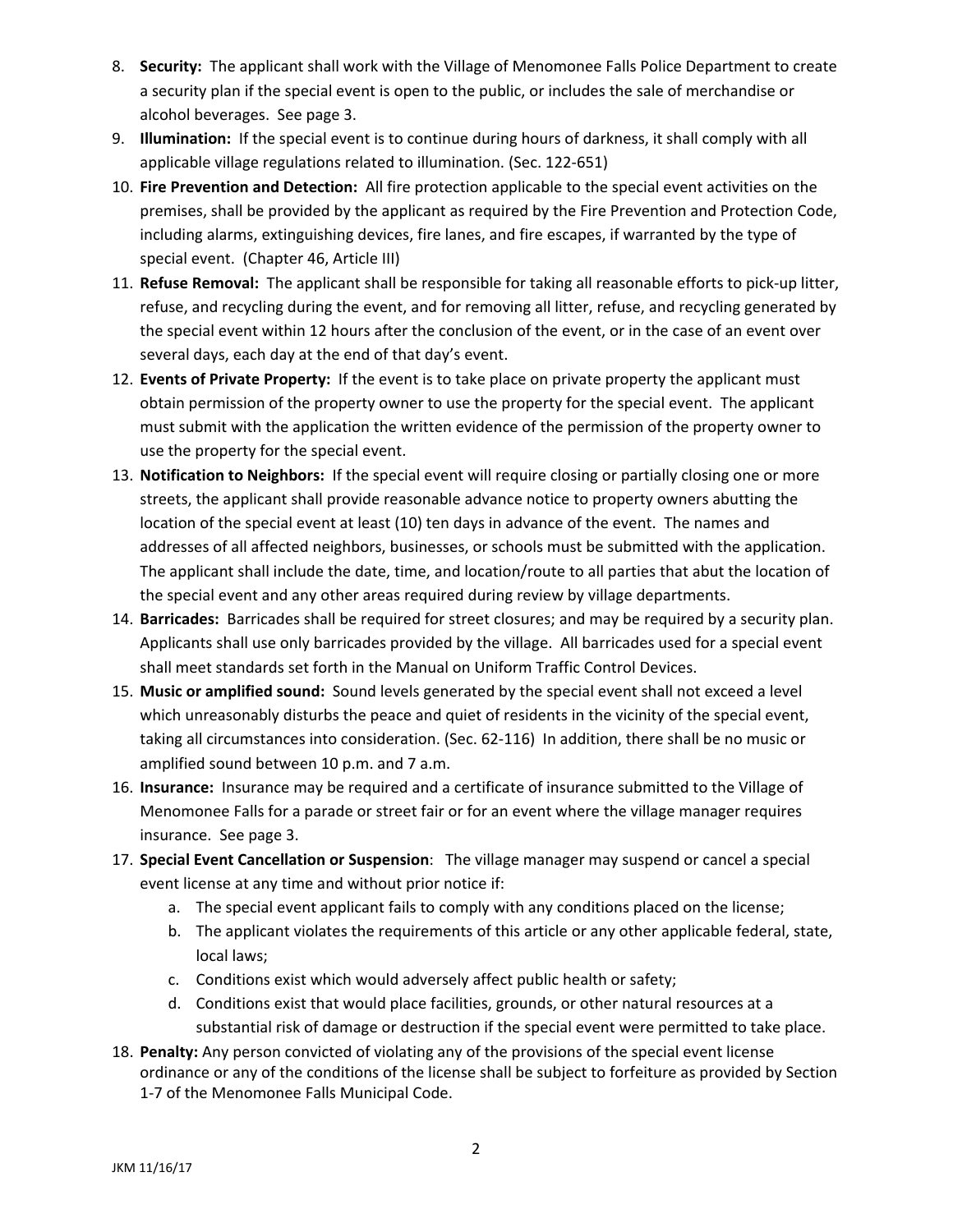## Safety & Security Plan Items – if required

The **Safety Plan** should include:

- Diagram showing the layout of event activities
- First aid and emergency response procedures
- Emergency contact information
- A designated "lost child" area
- A plan for information communication to staff and volunteers during the event
- Plan for evacuation of attendees in the case of fire, accidents, severe weather, etc.? Describe

The **Security Plan** should include, but is not limited to:

- The hiring of private security companies and licensed professional emergency medical services
- Plans for crowd control
- Plans for alcohol containment (i.e. beer gardens)
- Plans for securing valuables

Plans including street closures and parking must take into consideration the safe ingress and egress of emergency vehicles. If there will be any extraordinary security measures including searches of persons or vehicles, the applicant shall submit that plan as a separate Attachment to the application.

Village of Menomonee Falls Police and Fire Department representatives may make additional recommendations after review of the Safety and Security Plans.

## Insurance Requirements – if required

The applicant shall file with the village clerk a certificate of insurance for a parade or street fair or for an event where the village manager requires insurance. The applicant shall obtain, at the applicant's sole expense, a policy of public liability insurance from an insurer licensed to issue policies in the State of Wisconsin, with limits of not less than \$1,000,000 per occurrence and \$2,000,000 aggregate, with an endorsement naming the Village of Menomonee Falls as an additional insured and loss payee. When insurance is deemed necessary, a special event license will not be issued until a certificate of insurance is received by the village clerk.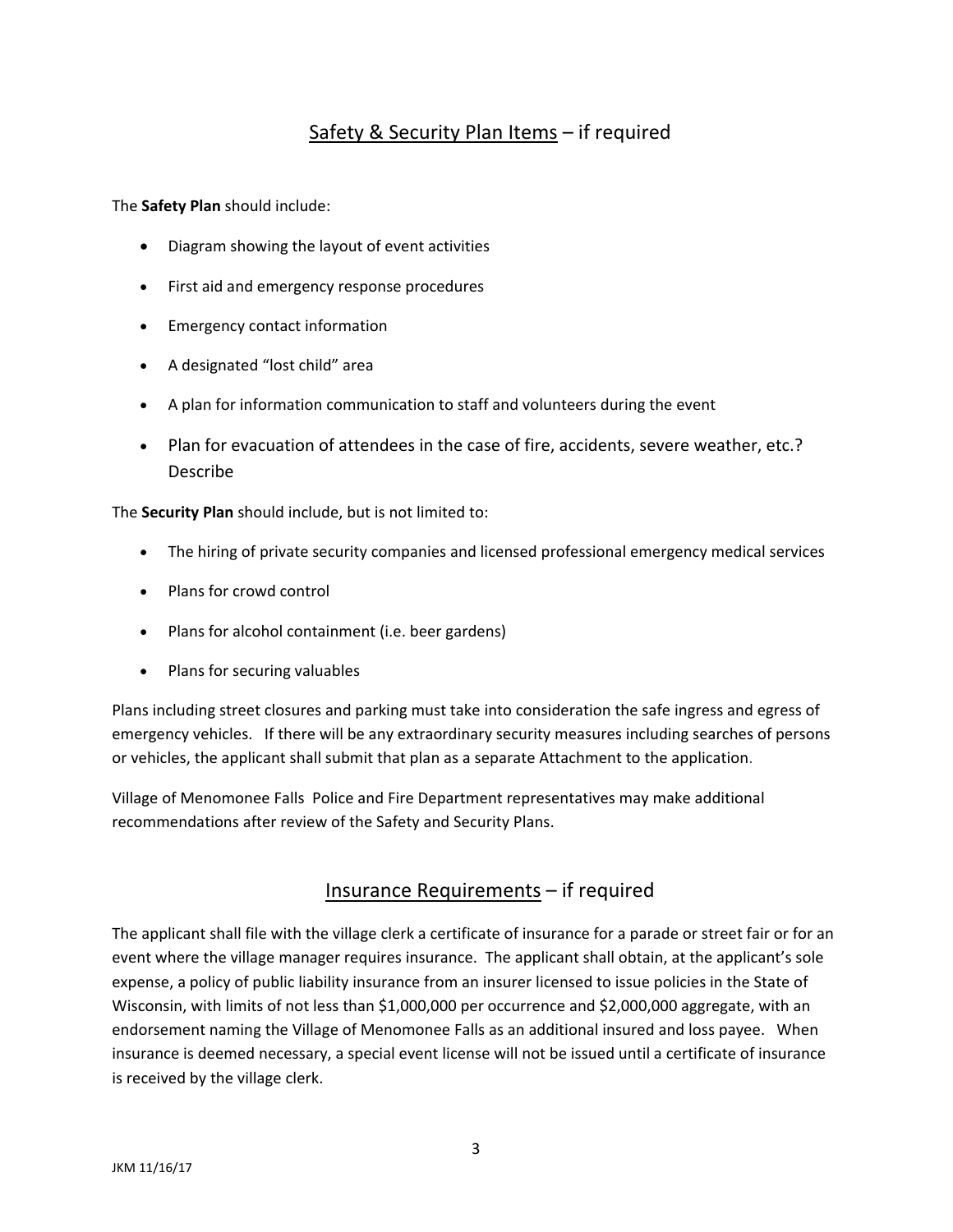

## SPECIAL EVENT LICENSE APPLICATION

Supporting material, if required, must be attached to the application. Additional information may be required upon review by village departments. Application must be filed 45 days prior to the event.

| Event Name: |
|-------------|
|-------------|

- 1. Duration of event and hours of operation:
	- Pre-event set-up (if applicable) (date) (time)
	- Event (dates)
		- o Event begins time\_\_\_\_\_\_\_\_ am or pm (circle one)
		- o Event ends time \_\_\_\_\_\_\_\_ am or pm (circle one)
	- Post-event clean up (if applicable, must be completed 12 hours after the conclusion of the event, or for events over multiple days, at the end of that day's event)

\_\_\_\_\_\_\_\_\_\_\_\_\_\_\_\_\_\_\_\_\_\_\_\_\_\_\_\_\_\_\_\_\_\_\_\_\_\_\_\_\_\_\_\_\_\_\_\_\_\_\_\_\_\_\_\_\_\_\_\_\_\_\_\_\_\_\_\_\_\_

- 2. Attendance, maximum daily peak number of people expected to attend:
- 3. Location of event including street address, if a route attach a diagram or map with the route identified:

\_\_\_\_\_\_\_\_\_\_\_\_\_\_\_\_\_\_\_\_\_\_\_\_\_\_\_\_\_\_\_\_\_\_\_\_\_\_\_\_\_\_\_\_\_\_\_\_\_\_\_\_\_\_\_\_\_\_\_\_\_\_\_\_\_\_\_\_\_\_

- 4. Applicant:
	- Name \_\_\_\_\_\_\_\_\_\_\_\_\_\_\_\_\_\_\_\_\_\_\_\_\_\_\_\_\_\_\_\_\_\_\_\_\_\_\_\_\_\_\_\_\_\_\_\_\_\_\_\_\_\_\_\_\_\_
	- $\bullet$  Home address  $\bullet$
	- $\bullet$  Phone number  $\bullet$
	- Age E‐mail **E**‐mail **E‐mail E‐mail E‐mail E‐mail E‐mail E‐mail E‐mail E‐mail E‐mail E‐mail E‐mail E‐mail E‐mail E‐mail E‐mail E‐mail E‐mail E‐mail E‐mail E‐mail E‐mail E‐mail**
- 5. Organization:
	- Name of organization \_\_\_\_\_\_\_\_\_\_\_\_\_\_\_\_\_\_\_\_\_\_\_\_\_\_\_\_\_\_\_\_\_\_\_\_\_\_\_\_\_\_\_
	- Address of organization

\_\_\_\_\_\_\_\_\_\_\_\_\_\_\_\_\_\_\_\_\_\_\_\_\_\_\_\_\_\_\_\_\_\_\_\_\_\_\_\_\_\_\_\_\_\_\_\_\_\_\_\_\_\_\_\_\_\_\_\_\_

- Applicant's relationship to the organization (if applicable)
- 6. Contact person for the duration of the event, including pre‐event and post‐event time frame(s). The phone number must be a number that the contact person can be contacted at any time during the pre‐event, event, and post‐event time frame(s).

\_\_\_\_\_\_\_\_\_\_\_\_\_\_\_\_\_\_\_\_\_\_\_\_\_\_\_\_\_\_\_\_\_\_\_\_\_\_\_\_\_\_\_\_\_\_\_\_\_\_\_\_\_\_\_\_\_\_\_\_\_\_\_\_

- $\bullet$  Name
- Phone number(s) including area code **shows**
- E‐mail address \_\_\_\_\_\_\_\_\_\_\_\_\_\_\_\_\_\_\_\_\_\_\_\_\_\_\_\_\_\_\_\_\_\_\_\_\_\_\_\_\_\_\_\_\_\_\_\_\_\_\_\_\_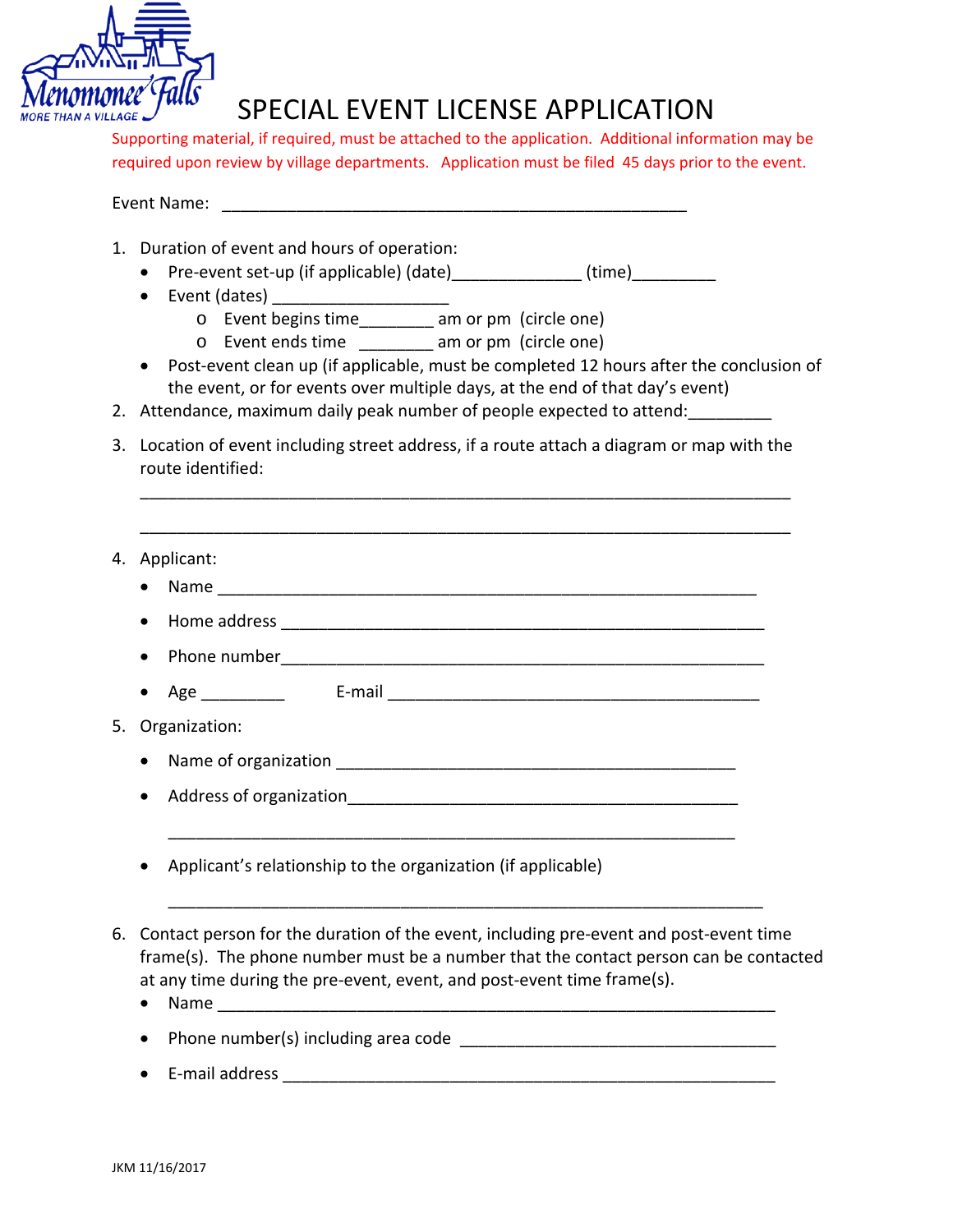7. Description of event (include purpose, features, schedule)



8. Describe the parking plan for the event, include any areas reserved for off street parking to be utilized by event participants. Attached a diagram if needed.

9. Describe how the event will be promoted or advertised; will there be an admission fee, charge to access the event, or donation?

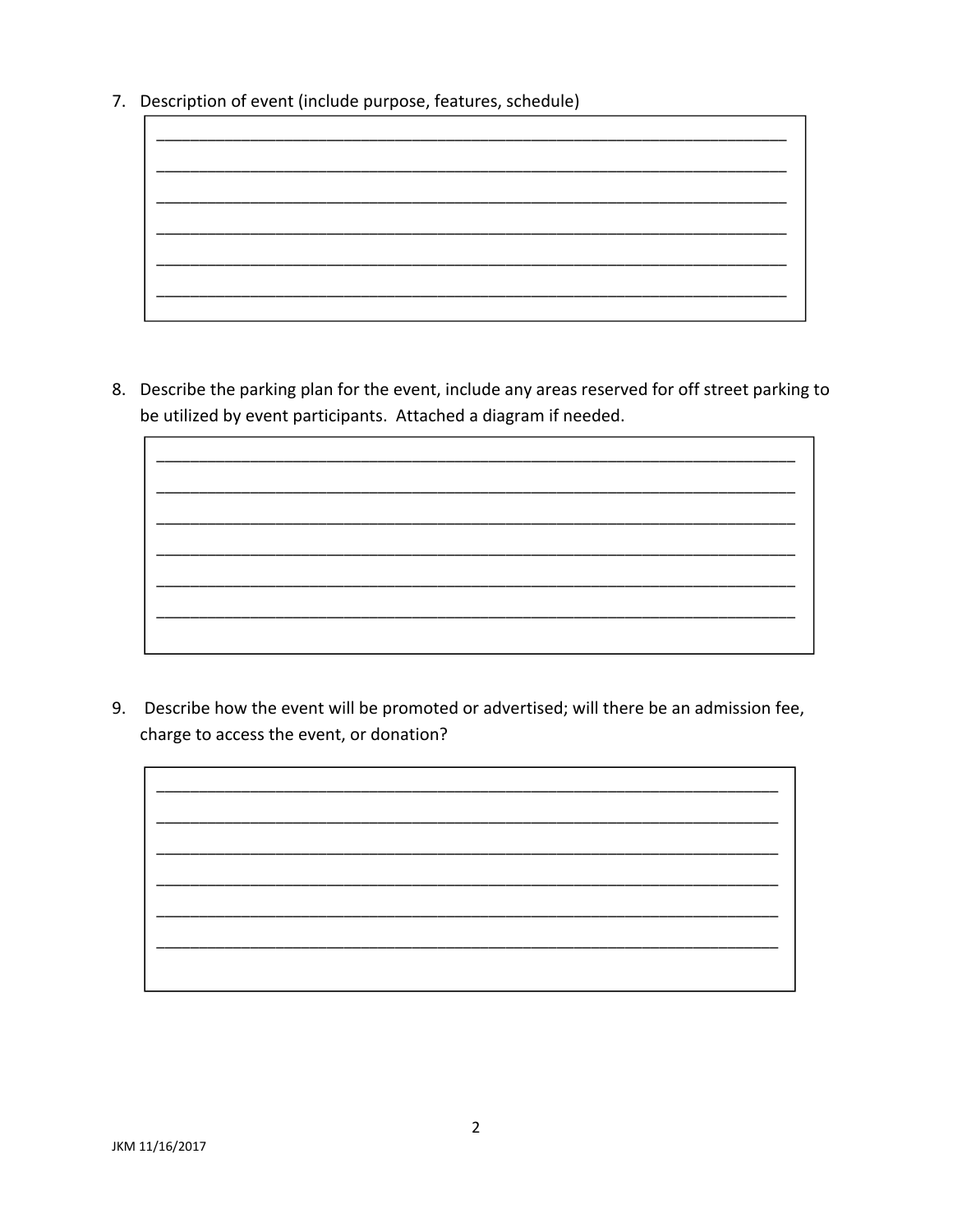10. Describe any event issues or challenges and your plan for addressing those issues or challenges.



11. Applicant must complete Pages 4, 5, and 6 and attach to this application form.

12. Incomplete applications will be returned to the applicant.

I, the undersigned/applicant certify that the statements contained in the Special Event License application and attachments are true, accurate, and complete to the best of my knowledge and belief. The applicant understands that information on this application and collected as part of the licensing investigation becomes a public record and is subject to disclosure to the public upon request. The applicant also understands that the organizer agrees to indemnify and to hold harmless the Village of Menomonee Falls and its departments, employees and agents from any liability to any person resulting from any damage or injury to property or any person which occurs in connection with the permitted event caused by any actions or inactions of the event organizer, the organizer's officers, employees, or agents, or any person under the control of the event organizer.

Applicant Signature

Applicant Printed Name

\_\_\_\_\_\_\_\_\_\_\_\_\_\_\_\_\_\_\_\_\_\_\_\_\_\_\_\_\_\_\_

Return this application and all supporting documents to: Village of Menomonee Falls Clerk Services W156N8480 Pilgrim Road Menomonee Falls, WI 53051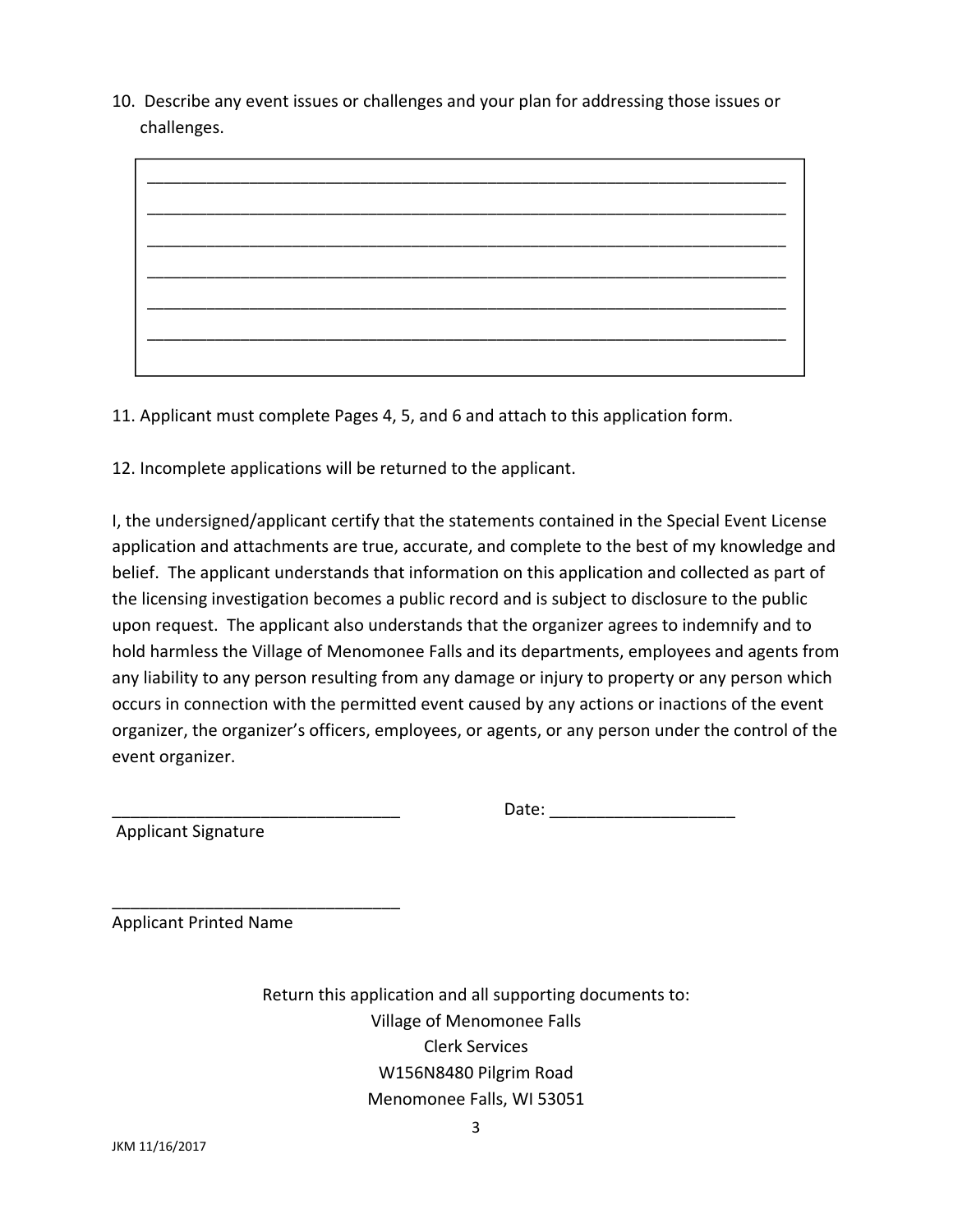| <b>Additional Licenses</b>  |                                                                                                                                  |                  |           |                                                                                                                        |  |  |  |
|-----------------------------|----------------------------------------------------------------------------------------------------------------------------------|------------------|-----------|------------------------------------------------------------------------------------------------------------------------|--|--|--|
| Please answer all questions |                                                                                                                                  | <b>Check One</b> |           |                                                                                                                        |  |  |  |
|                             |                                                                                                                                  | <b>YES</b>       | <b>NO</b> |                                                                                                                        |  |  |  |
| 1.                          | Will beer or wine be<br>provided or sold?                                                                                        |                  |           | If yes, temporary beer and/or<br>wine license maybe required -<br>contact Clerk Services<br>Fee - \$10.00/day/location |  |  |  |
| 2.                          | Existing beer and /or<br>liquor license holder, will<br>you be serving in an<br>outside area not enclosed<br>within the building |                  |           | If yes, need to apply for an<br>unenclosed premise license -<br>contact Clerk Services<br>Fee - \$50.00                |  |  |  |
| 3.                          | Will tent(s) be used at the<br>event?                                                                                            |                  |           | If yes, need to apply for a tent<br>permit - contact Department of<br><b>Community Development</b><br>Fee-\$100.00     |  |  |  |
| 4.                          | Will there be fireworks at<br>the event?                                                                                         |                  |           | If yes, need to apply for a<br>fireworks permit - contact Clerk<br><b>Services</b><br>Fee-\$100.00                     |  |  |  |
| 5.                          | Will a village park be used<br>for the event?                                                                                    |                  |           | If yes, need to apply for a park<br>permit to reserve a park location-<br>contact Clerk Services<br>Fee-varies         |  |  |  |
| 6.                          | Will food be sold or<br>provided to the public<br>from any type of vehicle<br>at the event?                                      |                  |           | If yes, need to apply for a food<br>peddlers license - contact Clerk<br><b>Services</b><br>\$50.00/year/person/vehicle |  |  |  |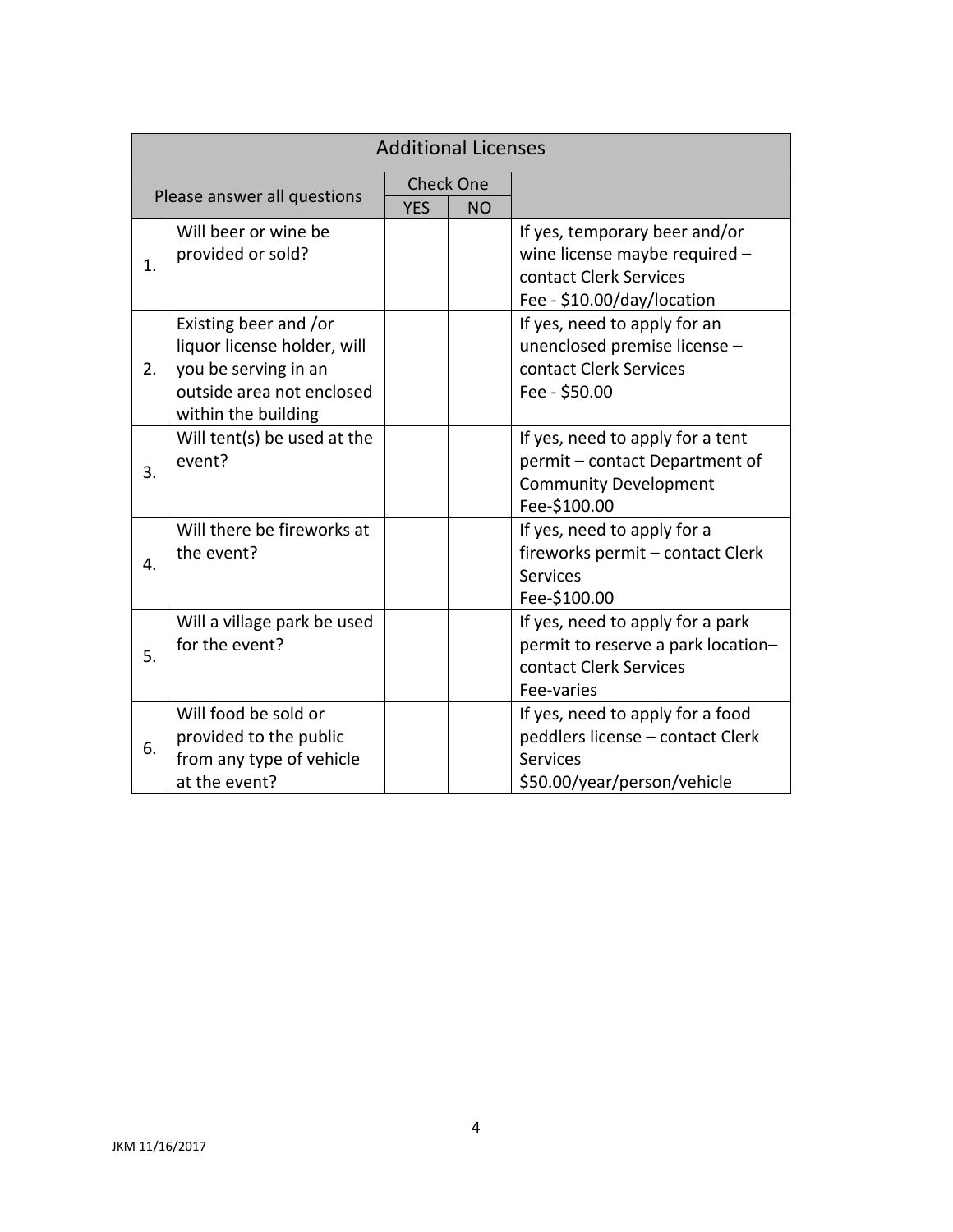| <b>Additional License Questions</b> |                                                                                                                                                                                                                                                                                                                                                                      |                  |           |                                                           |  |  |  |
|-------------------------------------|----------------------------------------------------------------------------------------------------------------------------------------------------------------------------------------------------------------------------------------------------------------------------------------------------------------------------------------------------------------------|------------------|-----------|-----------------------------------------------------------|--|--|--|
| Please answer all questions         |                                                                                                                                                                                                                                                                                                                                                                      | <b>Check One</b> |           | Description (how many, what,<br>where, why if applicable) |  |  |  |
|                                     |                                                                                                                                                                                                                                                                                                                                                                      | <b>YES</b>       | <b>NO</b> |                                                           |  |  |  |
| 7.                                  | If you are planning on using a<br>tent; provide a diagram of<br>where the tent will be located<br>and note the location of stakes<br>or weights. If stakes are being<br>used to secure the tent,<br>underground utilities must be<br>located prior to the pounding<br>of stakes. (Call Digger's Hotline<br>for private property at least 10<br>days prior to set-up) |                  |           |                                                           |  |  |  |
| 8.                                  | Will food be served at the<br>event? If yes, contact<br>Waukesha County Health<br>Department 262-896-8300                                                                                                                                                                                                                                                            |                  |           |                                                           |  |  |  |
| 9.                                  | Will music be provided or any<br>type of amplification<br>equipment used at the event?                                                                                                                                                                                                                                                                               |                  |           |                                                           |  |  |  |
| 10.                                 | Will any games of chance be<br>used at the event? Example-<br>Bingo or raffles. If yes, contact<br>the State of Wisconsin<br>Department of Administration<br>for license requirements                                                                                                                                                                                |                  |           |                                                           |  |  |  |
| 11.                                 | Is outdoor lighting required for<br>the event? If so, describe.                                                                                                                                                                                                                                                                                                      |                  |           |                                                           |  |  |  |
| 12.                                 | Will the event include<br>amusement games and or<br>rides? If yes, have the<br>required inspections been<br>arranged? Describe                                                                                                                                                                                                                                       |                  |           |                                                           |  |  |  |
| 13.                                 | Will streets/roads be closed in<br>order to hold the event? If<br>yes, provide a diagram or map<br>of the area(s) where the<br>streets will be closed and<br>times. If yes, notification to<br>neighbors is required, see #<br>14.                                                                                                                                   |                  |           |                                                           |  |  |  |